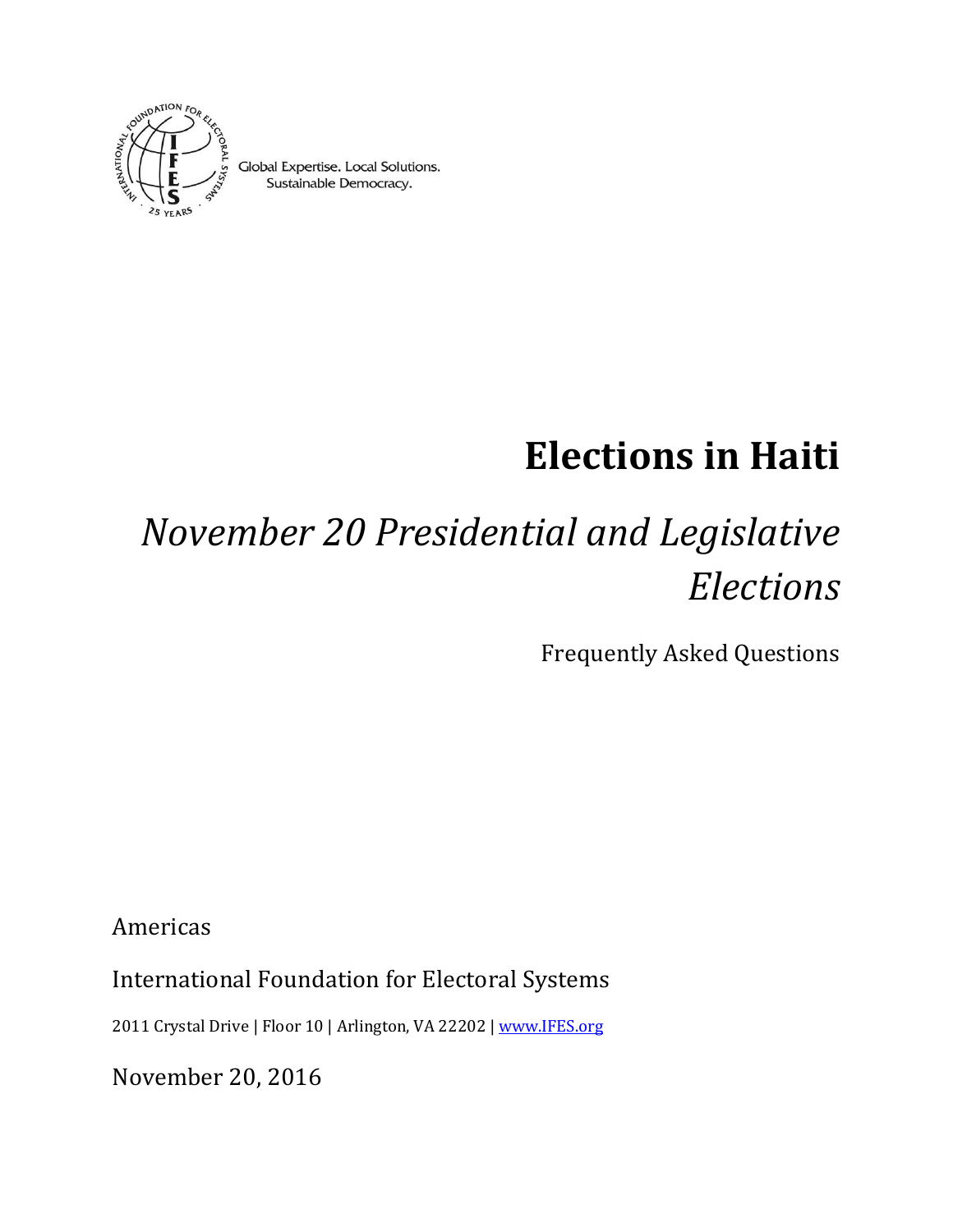# **Frequently Asked Questions**

*Disclosure:* 

*These FAQs reflect decisions made by the Haitian election authorities, to the best of our knowledge as of November 20, 2016. This document does not represent any IFES policy or technical recommendations.*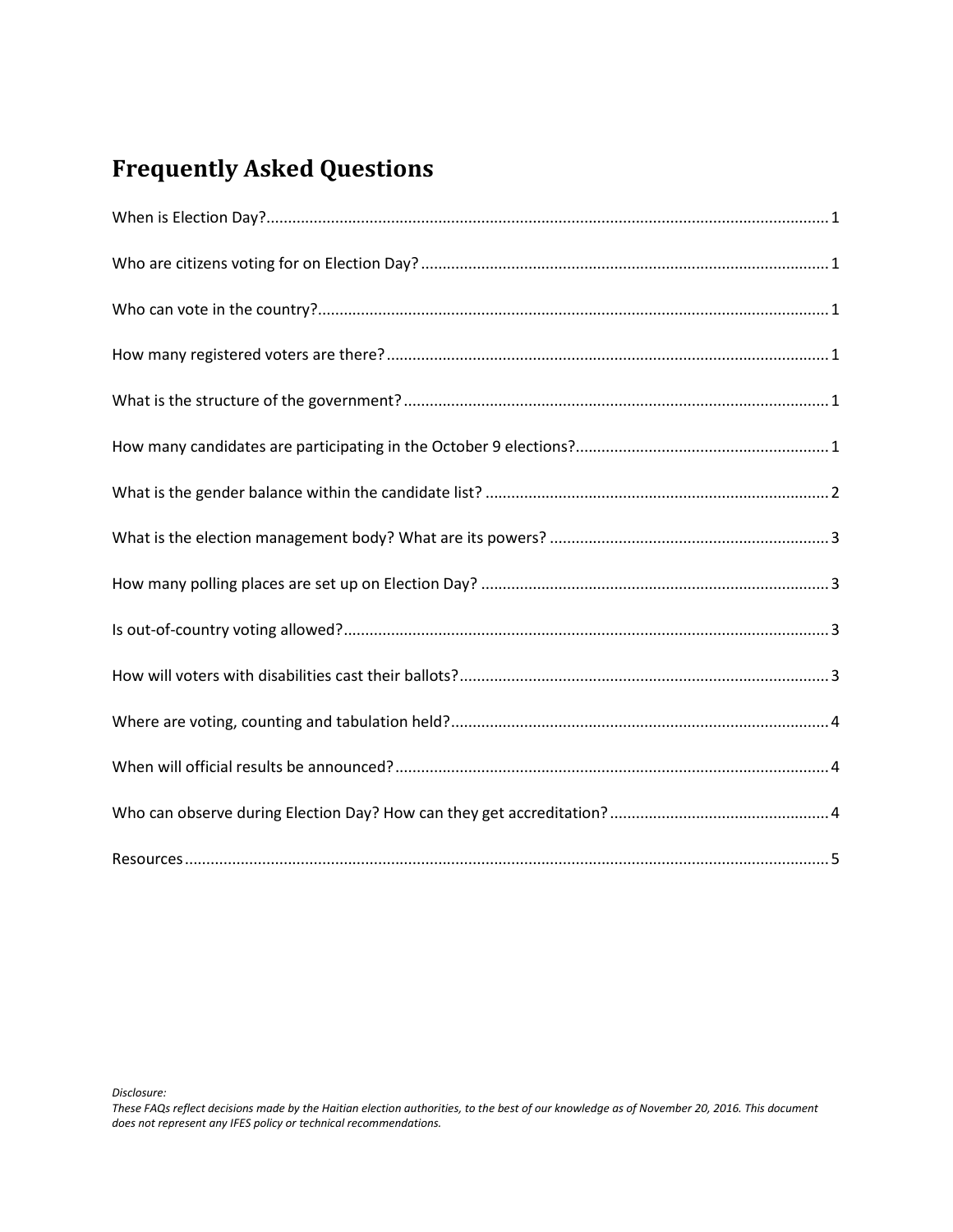## <span id="page-2-0"></span>**When is Election Day?**

Haitian voters will head to the polls on November 20, 2016.

#### <span id="page-2-1"></span>**Who are citizens voting for on Election Day?**

On Election Day, Haitians will elect the President, 16 representatives to the Senate and 52 representatives to the Chamber of Deputies.

#### <span id="page-2-2"></span>**Who can vote in the country?**

Haitians who are 18 years of age or older; registered in the electoral register; hold a national identification card; and have the full enjoyment of civil and political rights are eligible to vote.

#### <span id="page-2-3"></span>**How many registered voters are there?**

There are 6,189,253 registered voters according to the Provisional Electoral Council.

#### <span id="page-2-4"></span>**What is the structure of the government?**

Haiti is a democratic republic composed of 10 administrative divisions, also called departments. These 10 departments are further divided into arrondissements, which are further divided into communes. In total, there are 41 arrondissements and 144 communes. The Government of Haiti is based upon a Prime Minister and a President where the Prime Minister is head of the government and the President is head of state.

Executive power is held by the President and the Prime Minister. The President is elected by popular vote and the Prime Minister is appointed by the President, then ratified by the National Assembly. Members of the cabinet for the executive branch are chosen by the Prime Minister with input from the President.

Legislative power is entrusted to the National Assembly, which consists of the Senate and the Chamber of Deputies. Senate seats are elected by an absolute majority vote through a two-round system, and the 119 seats in the Chamber of Deputies are elected through an absolute majority vote in single-member constituencies.

# <span id="page-2-5"></span>**Why is Haiti repeating its October 25, 2015 presidential elections?**

On October 25, 2015 Haitian voters headed to the polls to cast ballots in presidential, parliamentary and municipal elections. Fifty-four candidates (four women) ran for president; 4,364 candidates ran for three mayoral posts in each of the 141 municipalities; 232 candidates ran for 18 senate seats; and 621 candidates contested 111 seats in the Chamber of Deputies. Voters in 22 precincts participated in rerun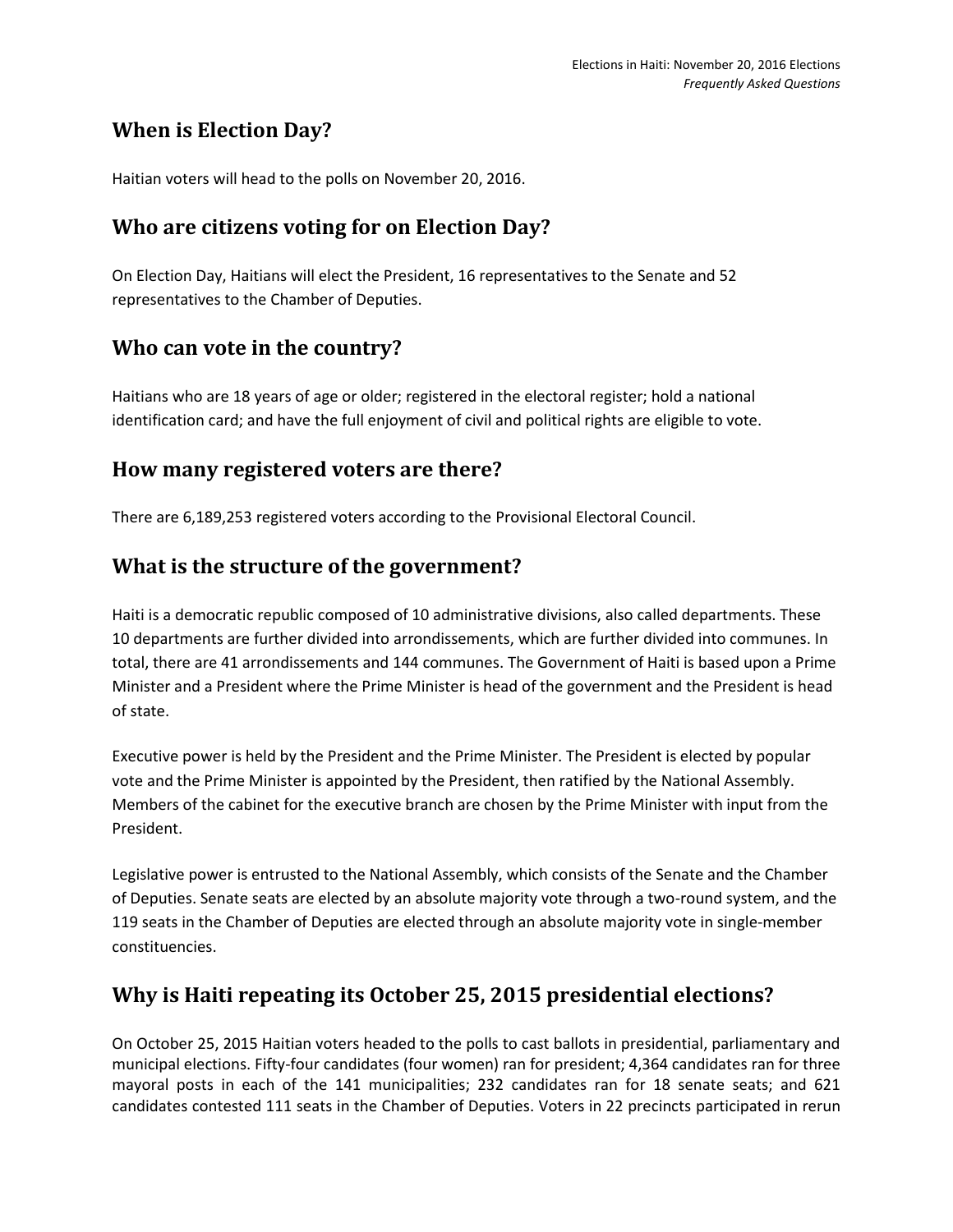elections in areas where the voting process had been cancelled due to violence during the August 9, 2015 elections.

Two presidential candidates – Jovenel Moise of the ruling party (*Parti Haitien Tet Kale* [PHTK]) and Jude Celestin (*Ligue Alternative pour le Progres et l'Emancipation Haitienne, [*LAPEH]) – were the two front runners: Moise received 508,761 votes (32.76%) and Celestin received 392,782 (25.29%). However, the results triggered protests and allegations of fraud, which drove President Martelly to form an Independent Electoral Evaluation Commission (IEEC). The IEEC identified a number of irregularities related to the distribution of poll watcher accreditations and called for the implementation of corrective measures to increase transparency and confidence of the electorate in the next election, including a national dialogue, a redesign of the electoral council and further expert analysis of the votes.

Given the political impasse, the run-off presidential and partial legislative elections scheduled for December 27, 2015 were cancelled and rescheduled first for January 17, 2016 then moved to January 24 and later to April 24. Meanwhile, upon the end of Martelly's term, interim President Jocelerme Privert, was installed with a term set to expire on June 14, 2016. However, up to this day, the Parliament has not been able to convene and vote to extend or end the mandate of interim President Privert. During his mandate, interim President Privert installed the IEEC to review the voting and counting process of the October 25, 2015 elections, including analyzing poll watcher lists, partial electoral lists, results sheets, ballots and electoral complaints.

The IECC recommendations included redoing the October 2015 presidential race. Shortly after, the Provisional Electoral Council called for elections on October 9 and a second round for January 8, 2017. The first round also included legislative elections for outstanding posts from the 2015 election and voting for a third of Senate seats. However, days before the election, Hurricane Matthew made landfall in Haiti, causing the worst humanitarian disaster in the country since the earthquake in 2010. As a consequence, elections were rescheduled to November 20 with the second-round to January 27, 2017.

#### **How many candidates are participating in the November 20 elections?**

There are 27 candidates running for President in this re-do election. For the Senate, 116 candidates are running for 10 seats (which is one-third of the Senate's seats), and 12 candidates are running for six Senate seats in a run-off. For the Chamber of Deputies run-off elections, there are 52 candidates running for 25 seats.

#### <span id="page-3-0"></span>**What is the gender balance within the candidate list?**

According to the constitution and the electoral law, there is a 30 percent quota for women in the candidate list. However, the 30 percent quota has not been applied by political parties for presidential and legislative posts. There are three women running for President among the 27 presidential candidates. For the Senate elections, there are 12 women among 116 candidates registered. For the Senate run-off, there is only one women among 12 candidates registered and for the Chamber of Deputies run-off there are five women among 52 candidates.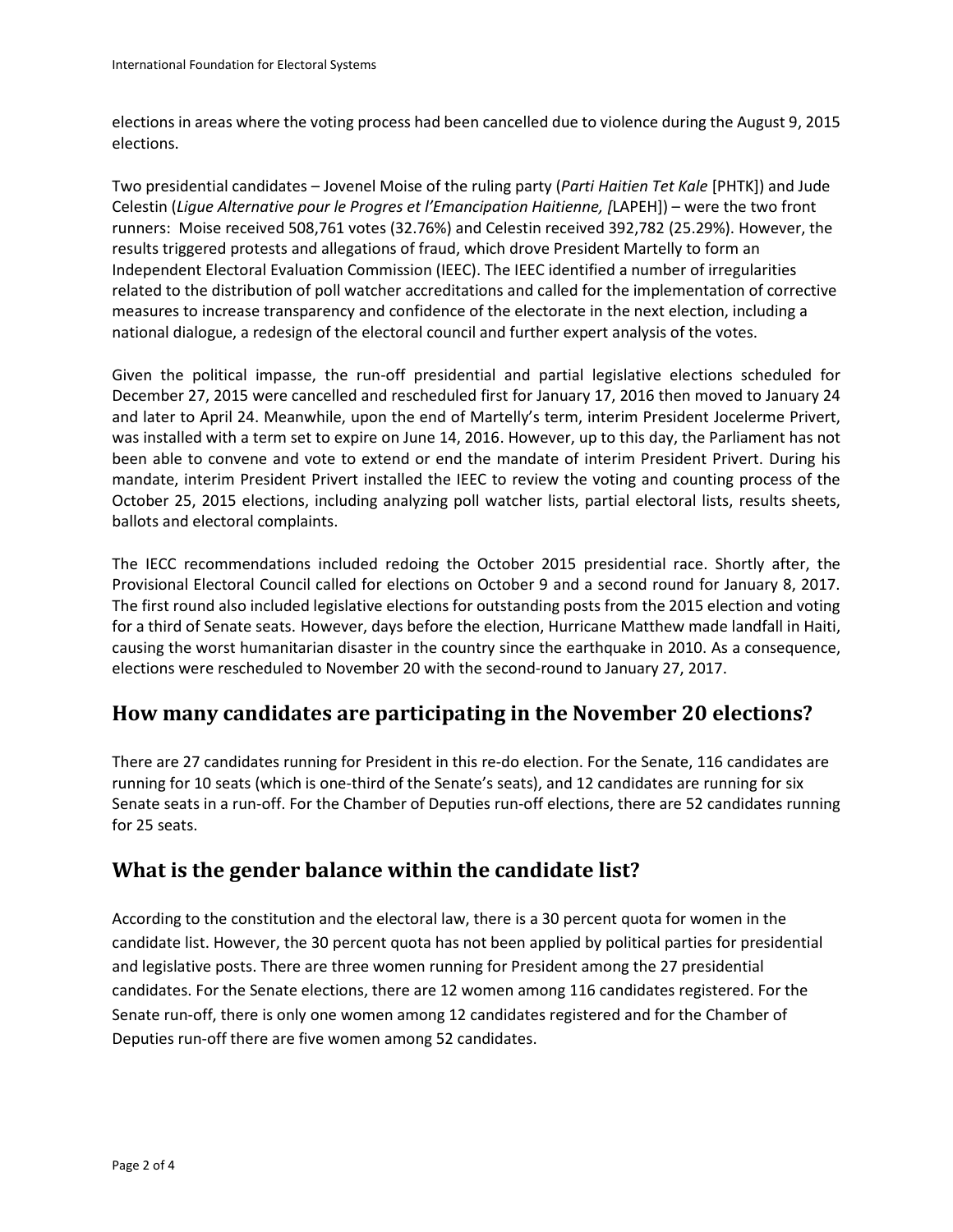## <span id="page-4-0"></span>**What is the election management body? What are its powers?**

The Provisional Electoral Council (CEP) is responsible for organizing and controlling with complete independence all electoral procedures throughout Haiti until the proclamation of the election results. The CEP carries out its mission following the election cycle as defined by the Constitution of Haiti.

The mission of the CEP is described in Article 191 of the constitution. The CEP is responsible for the organization of all elections in Haiti. Along with other state institutions, the CEP is also responsible for ensuring compliance with legislation governing the electoral process.

The constitution also gives the CEP the power to fulfill judicial functions in the event of electoral disputes. The following judicial bodies also deal with issues related to electoral disputes in accordance with the 2013 Electoral Law, under the authority of the CEP:

- Communal Office of Electoral Disputes
- Departmental Office of Electoral Disputes
- National Office of Electoral Disputes

#### <span id="page-4-1"></span>**How many polling places are set up on Election Day?**

For the November 20 elections, a total of 1,534 polling centers will be set up across the country, which includes 11,993 polling stations.

#### <span id="page-4-2"></span>**Is out-of-country voting allowed?**

Out-of-country voting is not permitted in Haiti.

### <span id="page-4-3"></span>**How will voters with disabilities cast their ballots?**

According to the 2013 Electoral Law, voters with disabilities may be accompanied by a person of their choice, who can assist them in casting their ballot. Article 58 of the Act on the Integration of Persons with Disabilities states: "The Electoral Council must ensure that electoral facilities and materials are appropriate, accessible, easy to use and easy to understand by disabled people [sic]."

<span id="page-4-4"></span>Voters with disabilities as well as other groups with special needs, such as the elderly and pregnant women, have the priority in the queue.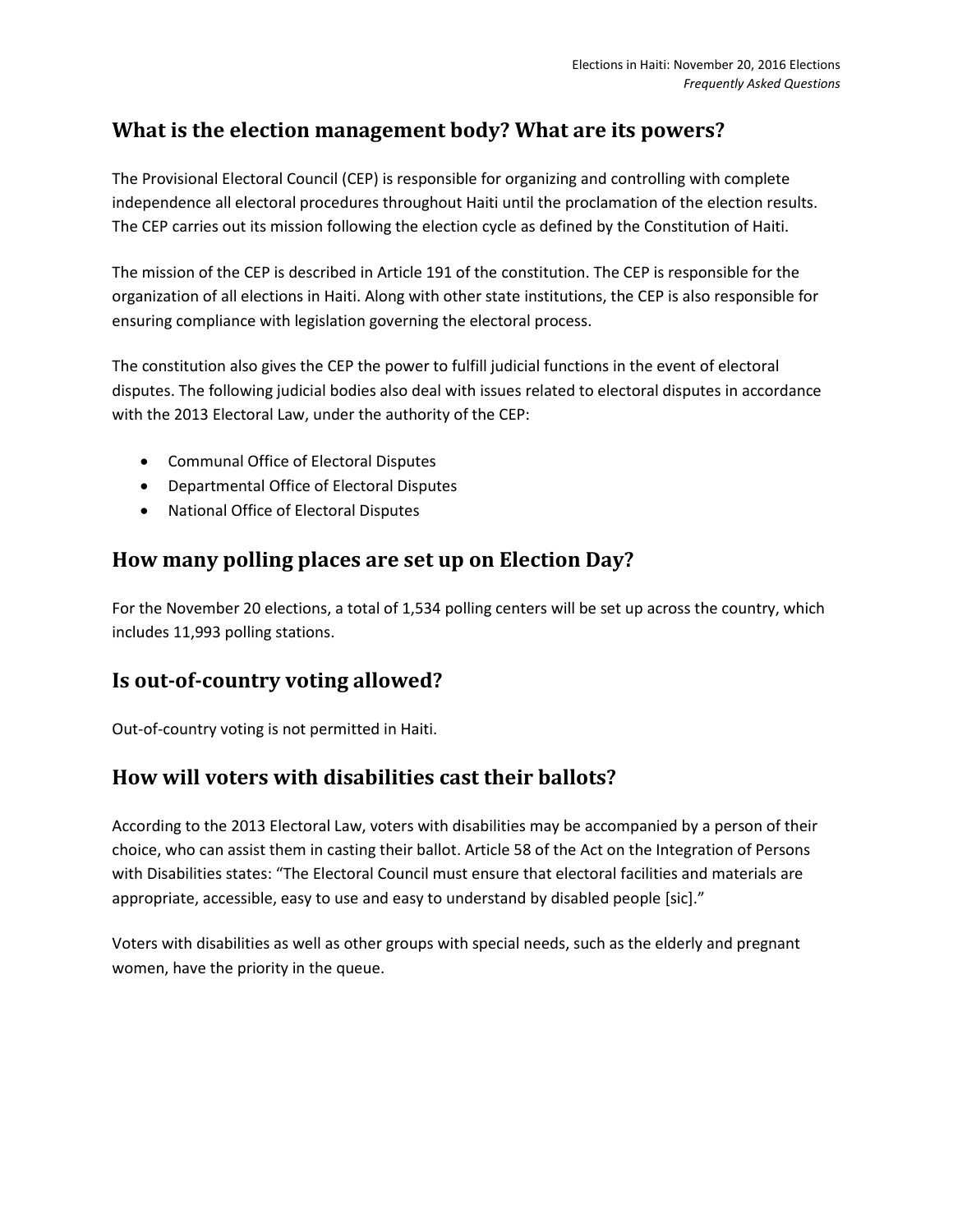#### **Where are voting, counting and tabulation held?**

After the polls close on Election Day, votes will be counted and tallied at the polling stations. The results sheets will then be transported to the Voting Tabulation Center, which is the main tabulation center located in Port-au-Prince.

#### <span id="page-5-0"></span>**When will official results be announced?**

According to the Provisional Electoral Council President in a press conference held on October 20, the official results will be announced on November 22, 2016. The current electoral decree stipulates that preliminary results are to be published 10 days after the elections, with final results published no later than 21 days after the polls close.

#### <span id="page-5-1"></span>**Who can observe during Election Day? How can they get accreditation?**

All international and national observers must be accredited. The accreditation card is given by the Provisional Electoral Council to an observer organization upon request and according to established rules. International and national accredited observers may observe the conduct of all electoral operations throughout the country. To this end, observers can make any suggestion to improve and facilitate the conduct of all the stages of the electoral process and report any situation that would be likely to disturb electoral operations.